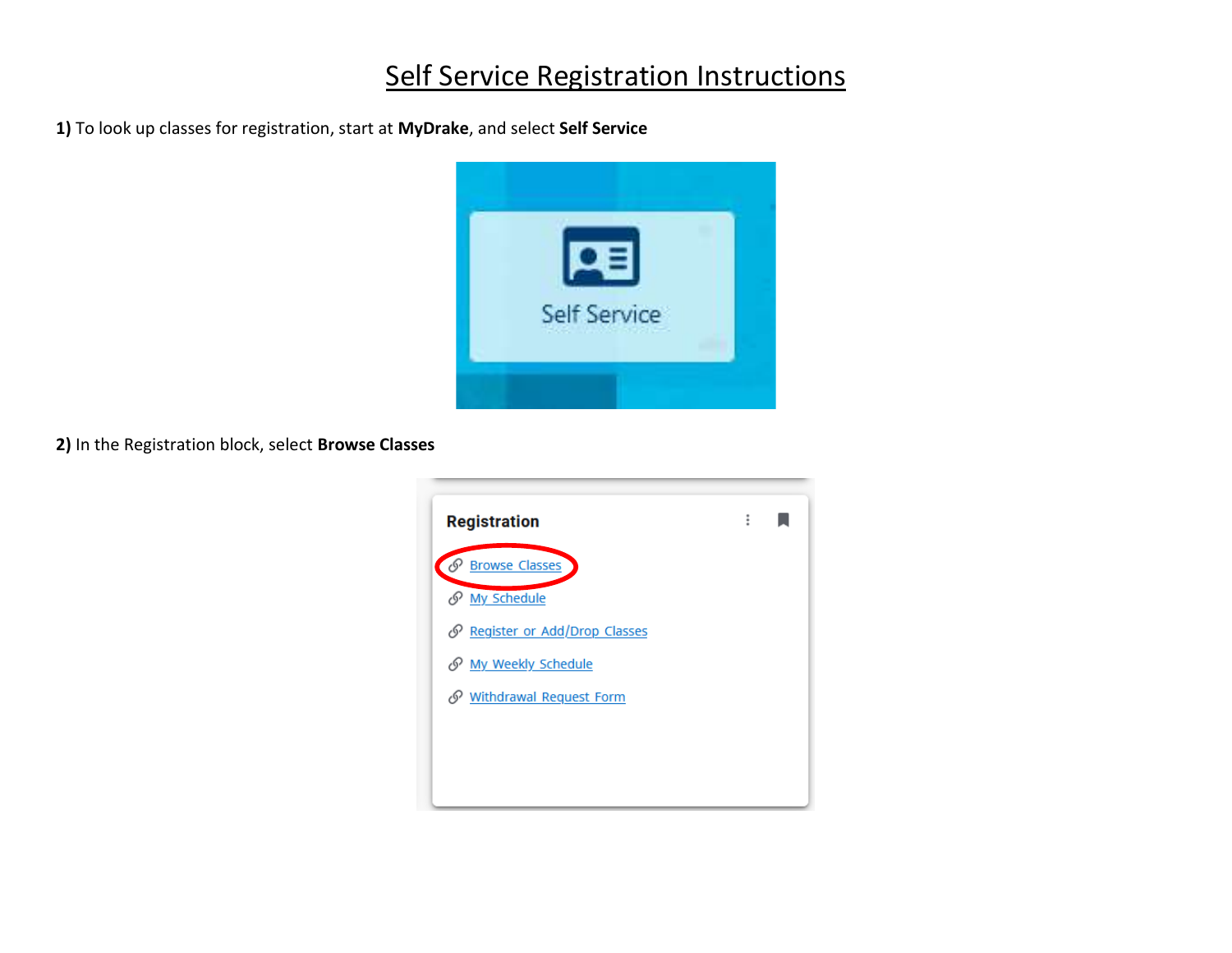**3)** Search by Term (Law Fall 2022 or Summer 2022), then submit.

| <b>Search by Term:</b>      |  |
|-----------------------------|--|
| Law Spring 2022 (View only) |  |
|                             |  |
|                             |  |
| Submit   Reset              |  |
|                             |  |

**4)** Under **Subject**, select **Law**, then select **Courses Search** (at the bottom of the page)



**OR** choose **Attribute Type** to narrow your choices by scrolling until you see what you're searching for.



You may choose as many Attributes as you wish to look at, or look at each Attribute one at a time.